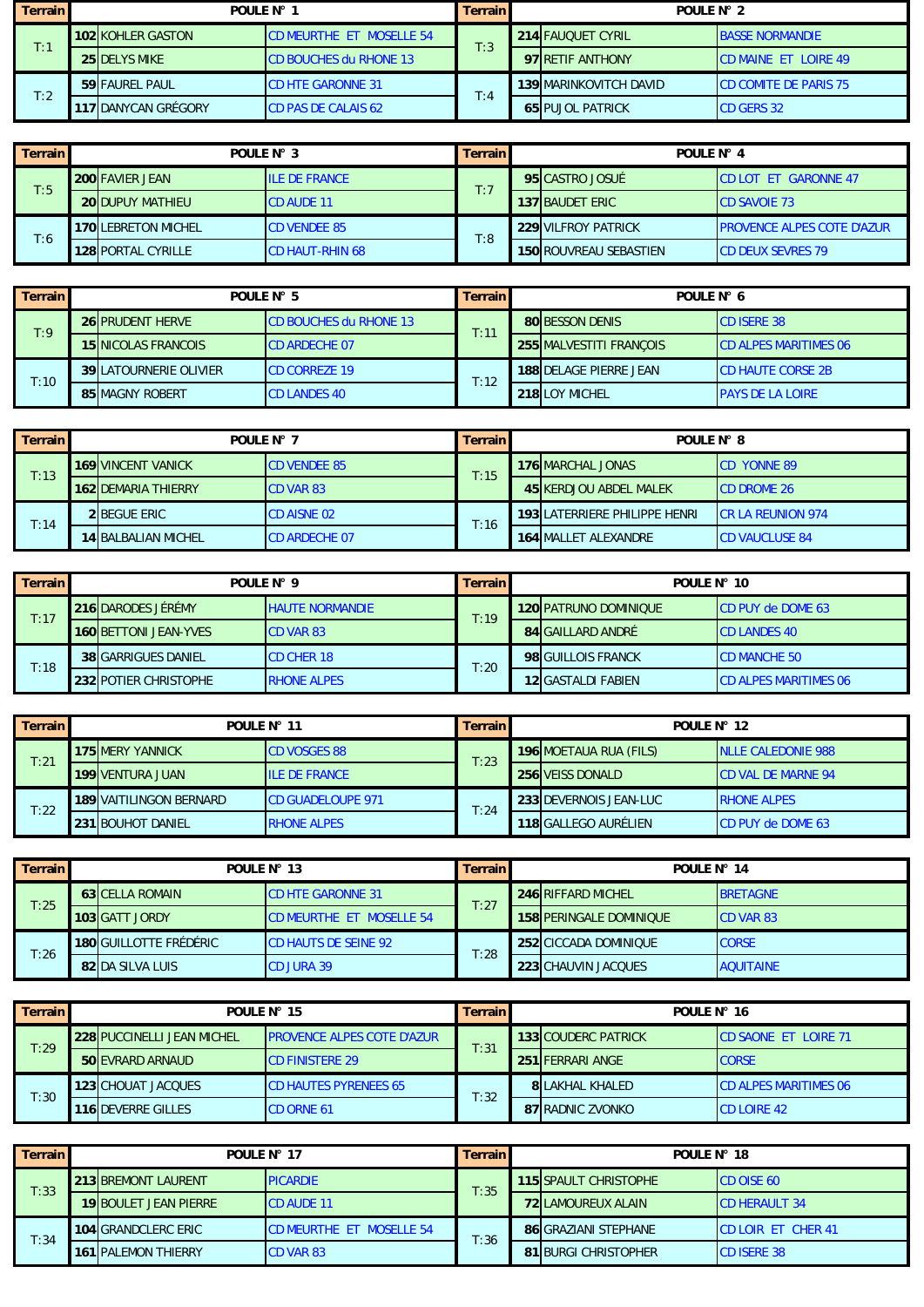| Terrain l | POULE $N^{\circ}$ 19              |                        | <b>Terrain</b> | POULE $N^{\circ}$ 20        |                          |  |
|-----------|-----------------------------------|------------------------|----------------|-----------------------------|--------------------------|--|
| T:37      | <b>35 BENOIST JEAN CHRISTOPHE</b> | <b>ICD CHARENTE 16</b> | T:39           | <b>147 INEVRAUMONT ERIC</b> | <b>CD YVELINES 78</b>    |  |
|           | <b>74 SANCHEZ MANUEL</b>          | <b>CD HERAULT 34</b>   |                | 236 DECROIX STÉPHANE        | <b>HAUTS de FRANCE</b>   |  |
| T:38      | <b>109 ROCHARD PATRICK</b>        | <b>CD MOSELLE 57</b>   | T:40           | 57 KLEIN STÉPHANE           | <b>CD HTE GARONNE 31</b> |  |
|           | <b>24 BOS PATRICK</b>             | <b>CD AVEYRON 12</b>   |                | 101 PLET CLAUDE             | <b>CD MAYENNE 53</b>     |  |

| Terrain | POULE N° 21                                             |                             | <b>Terrain</b> | POULE N° 22 |                           |                                |
|---------|---------------------------------------------------------|-----------------------------|----------------|-------------|---------------------------|--------------------------------|
| T:41    | <b>253 PICON JULIEN</b>                                 | <b>FRANCHE COMTE</b>        | T:43           |             | <b>36 BOUOUET FRANCK</b>  | <b>CD CHARENTE MARITIME 17</b> |
|         | 54 SCHATZ JEAN-FRANCOIS                                 | <b>ICD GARD 30</b>          |                |             | <b>168ILAMBERT CHRIST</b> | <b>CD VAUCLUSE 84</b>          |
| T:42    | <b>182 MADELEINE PASCAL</b>                             | <b>CD SEINE ST DENIS 93</b> | T:44           |             | 41 ISAVE BENJAMIN         | <b>CD COTES D'ARMOR 22</b>     |
|         | <b>77 DURAND JÉRÔME</b><br><b>CD ILLE ET VILAINE 35</b> |                             |                |             | 60 ZORZI LIONEL           | <b>CD HTE GARONNE 31</b>       |

| Terrain | POULE N° 23 |                             | <b>Terrain</b>               | POULE N° 24 |  |                        |                            |
|---------|-------------|-----------------------------|------------------------------|-------------|--|------------------------|----------------------------|
| T:45    |             | <b>220 SUCH JEAN-MARC</b>   | <b>PAYS DE LA LOIRE</b>      | T:47        |  | 91 CHARRIER CHRISTOPHE | <b>ICD LOIRET 45</b>       |
|         |             | <b>127 HEREDIAS RAYMOND</b> | <b>CD BAS-RHIN 67</b>        |             |  | <b>173 BODEAU MARC</b> | <b>ICD HAUTE VIENNE 87</b> |
|         |             | <b>140 SCIALOM PAUL</b>     | <b>CD COMITE DE PARIS 75</b> | T:48        |  | 224 LABRUE LUDOVIC     | <b>AQUITAINE</b>           |
| T:46    |             | 211 FERRET JOSEPH           | <b>MIDI PYRENEES</b>         |             |  | <b>76 BEKRAR FARID</b> | <b>CD HERAULT 34</b>       |

| <b>Terrain</b> | POULE N° 25 |                              | <b>Terrain</b>                | POULE N° 26 |                               |                              |  |
|----------------|-------------|------------------------------|-------------------------------|-------------|-------------------------------|------------------------------|--|
| T:49           |             | <b>207 MALLA ELVIS</b>       | <b>LIMOUSIN</b>               | T:51        | <b>89 MALLET PATRICK</b>      | <b>CD HAUTE LOIRE 43</b>     |  |
|                |             | <b>28 MARCINIAK FREDERIC</b> | <b>CD BOUCHES du RHONE 13</b> |             | <b>11 IMORTICCIOLI LIONEL</b> | <b>CD ALPES MARITIMES 06</b> |  |
|                |             | <b>155 PATRAC PATRICK</b>    | <b>CD TARN 81</b>             | T:52        | 222 ZERDOUN EMMANUEL          | <b>POITOU CHARENTES</b>      |  |
| T:50           |             | <b>3 DASNIAS ERIC</b>        | <b>CD ALLIER 03</b>           |             | 53 MOLINAS FERNAND            | <b>CD GARD 30</b>            |  |

| <b>Terrain</b> | POULE N° 27                |                             | <b>Terrain</b> | POULE N° 28               |                              |  |
|----------------|----------------------------|-----------------------------|----------------|---------------------------|------------------------------|--|
| T:53           | <b>64 GARIPUY GILBERT</b>  | <b>CD GERS 32</b>           | T:55           | <b>187 MATTEI EMILIEN</b> | <b>CD CORSE DU SUD 2A</b>    |  |
|                | 142 CAVAROZ VINCENT        | <b>CD SEINE MARITIME 76</b> |                | 4 MAILLET JEAN-LUC        | <b>CD ALLIER 03</b>          |  |
|                | <b>75 MALVINI JEAN LUC</b> | <b>CD HERAULT 34</b>        | T:56           | 156 FERNANDEZ GEORGES     | CD TARN ET GARONNE 82        |  |
| T:54           | <b>71 BROSSEAU PATRICE</b> | <b>CD VENDEE 85</b>         |                | <b>13 TOCHE XAVIER</b>    | <b>CD ALPES MARITIMES 06</b> |  |

| Terrain | POULE N° 29 |                              | <b>Terrain</b>            | POULE N° 30 |                           |                              |
|---------|-------------|------------------------------|---------------------------|-------------|---------------------------|------------------------------|
|         |             | <b>6 FARALLI JEAN PIERRE</b> | <b>CD HAUTES ALPES 05</b> | T:59        | 244 JALAL KARIM           | <b>BOURGOGNE</b>             |
| T:57    |             | <b>194 IBRAHIM MOUSSA</b>    | <b>CD MAYOTTE 976</b>     |             | <b>9 SUCHAUD PHILIPPE</b> | <b>CD ALPES MARITIMES 06</b> |
| T:58    |             | <b>111 ACHARD MOISE</b>      | <b>CD NIEVRE 58</b>       | T:60        | 23 CALDAS SEBASTIEN       | <b>CD AVEYRON 12</b>         |
|         |             | 1 IPAGE BERNARD              | <b>CD AIN 01</b>          |             | 215 CARVILLE SÉBASTIEN    | <b>BASSE NORMANDIE</b>       |

| Terrain | POULE N° 31                     |                                 | <b>Terrain</b> | POULE N° 32                    |                             |  |
|---------|---------------------------------|---------------------------------|----------------|--------------------------------|-----------------------------|--|
| T:61    | <b>177 RIETH ANTOINE</b>        | <b>CD TERRITOIRE BELFORT 90</b> | T:63           | <b>134 COULON FRANCK</b>       | <b>CD SAONE ET LOIRE 71</b> |  |
|         | <b>70 GAUTHIER LAURENT</b>      | <b>CD HERAULT 34</b>            |                | <b>69 GRILLEAU DAMIEN</b>      | <b>CD GIRONDE 33</b>        |  |
|         | 153 FAURE BENOÎT                | <b>CD TARN 81</b>               | T:64           | <b>201 ARRIAS JEAN JACQUES</b> | <b>ILE DE FRANCE</b>        |  |
| T:62    | <b>121 LE COLLETER PHILIPPE</b> | <b>CD PUY de DOME 63</b>        |                | 190 JOLY MOZART                | <b>CD MARTINIOUE 972</b>    |  |

| Terrain | POULE N° 33                  |                           | <b>Terrain</b> | POULE N° 34              |                                  |  |  |
|---------|------------------------------|---------------------------|----------------|--------------------------|----------------------------------|--|--|
| T:65    | 99 DA SILVA FRANCISCO        | <b>CD MARNE 51</b>        | T:67           | 234 DARVIN HENRI         | <b>ANTILLES GUYANE</b>           |  |  |
|         | <b>130 PETIT PIERRE</b>      | <b>CD RHONE 69</b>        |                | 124 BLASZCZAK GAETAN     | <b>CD PYRENEES ORIENTALES 66</b> |  |  |
|         | <b>184 LAUROT WILLIAM</b>    | <b>CD VAL DE MARNE 94</b> | T:68           | <b>165 BASTET PASCAL</b> | <b>CD VAUCLUSE 84</b>            |  |  |
| T:66    | <b>240 FAZZINO CHRISTIAN</b> | <b>AUVERGNE</b>           |                | 209 PINTO VICTOR         | <b>LORRAINE</b>                  |  |  |

| <b>Terrain</b> | POULE N° 35 |                               | Terrain                      | POULE N° 36 |  |                            |                              |
|----------------|-------------|-------------------------------|------------------------------|-------------|--|----------------------------|------------------------------|
| T:69           |             | <b>1245 BOUGET PHILIPPE</b>   | <b>BRETAGNE</b>              | T:71        |  | <b>146 LEGALLE OLIVIER</b> | <b>ICD SEINE ET MARNE 77</b> |
|                |             | <b>7 IGAZZOLA CHRISTOPHE</b>  | <b>CD ALPES MARITIMES 06</b> |             |  | <b>132 LOIGEROT FRANCK</b> | <b>CD HAUTE SAONE 70</b>     |
| T:70           |             | <b>154 MASSOUTIER LUDOVIC</b> | <b>CD TARN 81</b>            | T:72        |  | 152 BAUER ALBERT           | <b>CD TARN 81</b>            |
|                |             | <b>206 MARTIN ARNAUD</b>      | <b>LIMOUSIN</b>              |             |  | 108 LOHMANN JEAN - NOËL    | <b>CD MOSELLE 57</b>         |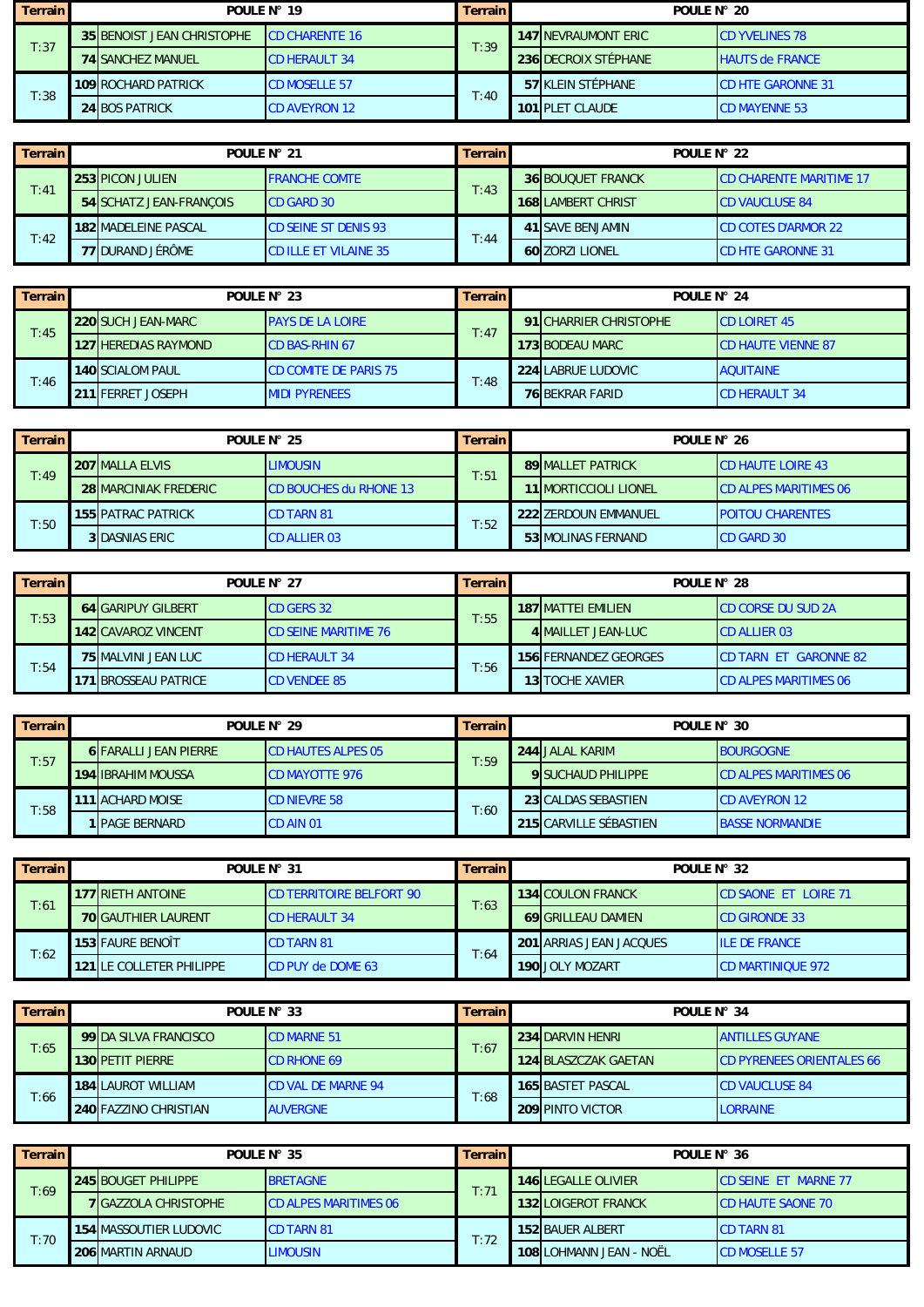| <b>Terrain</b> | POULE N° 37 |                            | <b>Terrain</b>               | POULE N° 38 |                              |                       |
|----------------|-------------|----------------------------|------------------------------|-------------|------------------------------|-----------------------|
| T:73           |             | <b>235 MOTTEYEN MANUEL</b> | <b>ANTILLES GUYANE</b>       | T:75        | 83 ZIGLER TONY               | <b>CD LANDES 40</b>   |
|                |             | 92 DURAND DANIEL           | <b>CD LOT 46</b>             |             | <b>148 CUPERLIER YANNICK</b> | <b>CD YVELINES 78</b> |
| T:74           |             | <b>10 ROMEO VINCENT</b>    | <b>CD ALPES MARITIMES 06</b> | T:76        | 172 LE STRUGEON MICHEL       | <b>CD VIENNE 86</b>   |
|                |             | <b>241 THIERS PHILIPPE</b> | <b>AUVERGNE</b>              |             | 239 CHANSON AYMERIC          | <b>AUVERGNE</b>       |

| Terrain | POULE N° 39 |                           | <b>Terrain</b>                    | POULE N° 40 |  |                               |                           |
|---------|-------------|---------------------------|-----------------------------------|-------------|--|-------------------------------|---------------------------|
| T:77    |             | <b>110LE DANTEC DAVID</b> | <b>CD MOSELLE 57</b>              | T:79        |  | <b>71 LAFERTIN CHRISTOPHE</b> | <b>CD HERAULT 34</b>      |
|         |             | <b>151 EVENOU KEVIN</b>   | <b>CD SOMME 80</b>                |             |  | <b>62 LOUBENS MICKAEL</b>     | <b>CD HTE GARONNE 31</b>  |
|         |             | 21 PEREZ BERNARD          | <b>CD AUDE 11</b>                 | T:80        |  | 48 AMRI SEBTI                 | <b>CD EURE ET LOIR 28</b> |
| T:78    |             | <b>226 MILEI PASCAL</b>   | <b>PROVENCE ALPES COTE D'AZUR</b> |             |  | 44 GELOT FABRICE              | <b>CD DOUBS 25</b>        |

| Terrain | POULE N° 41 |                             | <b>Terrain</b>              | POULE N° 42 |                           |                                   |
|---------|-------------|-----------------------------|-----------------------------|-------------|---------------------------|-----------------------------------|
| T:81    |             | <b>198 ALBIGER JONATHAN</b> | <b>ALSACE</b>               | T:83        | <b>179 LE MOINE HERVE</b> | <b>CD ESSONNE 91</b>              |
|         |             | <b>181 MONTEIRO LUCAS</b>   | <b>CD HAUTS DE SEINE 92</b> |             | 122 COUFFIGNAL RENÉ       | <b>CD PYRENEES ATLANTIOUES 64</b> |
|         |             | <b>34 PRAX LAURENT</b>      | <b>CD CANTAL 15</b>         | T:84        | 157 DURAT DIDIER          | <b>ICD TARN ET GARONNE 82</b>     |
| T:82    |             | <b>46 CHAUVAL VIVIAN</b>    | CD DROME 26                 |             | 47 BARCELLA FREDERIC      | <b>CD EURE 27</b>                 |

| <b>Terrain</b> | POULE N° 43 |                           | <b>Terrain</b>                | POULE N° 44 |                          |                             |  |
|----------------|-------------|---------------------------|-------------------------------|-------------|--------------------------|-----------------------------|--|
| $\Gamma$ :85   |             | 248 PETIT BRUNO           | <b>CENTRE</b>                 | T:87        | 143 DEPERROIS JEAN-MARIE | <b>CD SEINE MARITIME 76</b> |  |
|                |             | <b>138 CANALI PIERRE</b>  | <b>CD HAUTE SAVOIE 74</b>     |             | <b>78 HERNOULD HERVÉ</b> | <b>CD INDRE 36</b>          |  |
|                |             | <b>29IGREGORI PATRICE</b> | <b>CD BOUCHES du RHONE 13</b> | T:88        | <b>17 DIAZ YVAN</b>      | <b>CD ARIEGE 09</b>         |  |
| T:86           |             | 212 BUART DAVID           | <b>PICARDIE</b>               |             | 185 ARPINO LUC           | <b>CD VAL D'OISE 95</b>     |  |

| Terrain | POULE N° 45               |                       | <b>Terrain</b> | POULE N° 46 |                          |                               |  |
|---------|---------------------------|-----------------------|----------------|-------------|--------------------------|-------------------------------|--|
| T:89    | <b>136 ROCHER BRUNO</b>   | <b>CD SARTHE 72</b>   | T:91           |             | <b>107 REYES TONY</b>    | <b>CD MOSELLE 57</b>          |  |
|         | <b>113 LAUDE PHILIPPE</b> | <b>CD NORD 59</b>     |                |             | 27 CANO GABRIEL          | <b>CD BOUCHES du RHONE 13</b> |  |
|         | 166 FENIELLO MICHEL       | <b>CD VAUCLUSE 84</b> | T:92           |             | 52 GUIRAUD ALAIN         | <b>CD GARD 30</b>             |  |
| T:90    | 96 BOREL VINCENT          | <b>CD LOZERE 48</b>   |                |             | 221 COURGEAU JEAN MICHEL | <b>POITOU CHARENTES</b>       |  |

| Terrain | POULE N° 47 |                             | Terrain I                      | POULE N° 48 |  |                            |                                  |
|---------|-------------|-----------------------------|--------------------------------|-------------|--|----------------------------|----------------------------------|
|         |             | <b>141IDUBREUIL SYLVAIN</b> | <b>CD COMITE DE PARIS 75</b>   | T:95        |  | 93 ILLANA GÉRARD           | <b>CD LOT ET GARONNE 47</b>      |
| T:93    |             | <b>88 VERDIER THIERRY</b>   | <b>CD HAUTE LOIRE 43</b>       |             |  | <b>125 VIVENZI ERIC</b>    | <b>CD PYRENEES ORIENTALES 66</b> |
| T:94    |             | 55 CALIGO THIERRY           | <b>CD GARD 30</b>              | T:96        |  | <b>183 PHILIPSON KEVIN</b> | <b>CD VAL DE MARNE 94</b>        |
|         |             | <b>37 LAMBERT JACQUES</b>   | <b>CD CHARENTE MARITIME 17</b> |             |  | 237 FILLION FABRICE        | <b>HAUTS de FRANCE</b>           |

| <b>Terrain</b> | POULE N° 49 |                                 | <b>Terrain</b>           | POULE N° 50 |  |                           |                           |
|----------------|-------------|---------------------------------|--------------------------|-------------|--|---------------------------|---------------------------|
| T:97           |             | <b>100 MARICHY ALEXIS</b>       | <b>CD HAUTE MARNE 52</b> | T:99        |  | <b>192 BHOYRO NOORMAN</b> | <b>ICR LA REUNION 974</b> |
|                |             | <b>167 FENIELLO JEAN PIERRE</b> | <b>CD VAUCLUSE 84</b>    |             |  | 247 CLAVIER FLORENT       | <b>ICENTRE</b>            |
| T:98           |             | <b>40 BARRAULT FABIEN</b>       | <b>CD COTE D'OR 21</b>   | T:100       |  | 178 LACOMBE JOEL          | <b>CD ESSONNE 91</b>      |
|                |             | <b>58 RAYNAL JEAN MICHEL</b>    | <b>CD HTE GARONNE 31</b> |             |  | <b>225 ROGER MATHIEU</b>  | <b>AQUITAINE</b>          |

| Terrain | POULE N° 51 |                                | <b>Terrain</b>               | POULE N° 52 |                           |                                    |
|---------|-------------|--------------------------------|------------------------------|-------------|---------------------------|------------------------------------|
| T:101   |             | <b>205 SANCHEZ SÉBASTIEN</b>   | <b>LANGUEDOC ROUSSILLON</b>  | T:103       | <b>227 CHALOIN DANIEL</b> | <b>IPROVENCE ALPES COTE D'AZUR</b> |
|         |             | <b>149 JOURZAC JEAN CLAUDE</b> | <b>CD YVELINES 78</b>        |             | <b>56 DUCULTY PATRICK</b> | <b>CD HTE GARONNE 31</b>           |
| T:102   |             | <b>135 LITAUDON BRUNO</b>      | <b>ICD SAONE ET LOIRE 71</b> | T:104       | 105 GRASIOZO SYLVIO       | <b>CD MEUSE 55</b>                 |
|         |             | <b>18 STANEGRIE YOANN</b>      | <b>CD AUBE 10</b>            |             | 114 VICAUD MARCEL         | <b>CD NORD 59</b>                  |

| <b>Terrain</b> | POULE N° 53 |                          | <b>Terrain</b>        | POULE N° 54 |  |                             |                        |
|----------------|-------------|--------------------------|-----------------------|-------------|--|-----------------------------|------------------------|
| T:105          |             | 163 PECOT RÉGIS          | <b>CD VAR 83</b>      | T:107       |  | <b>51 IROCHON CHRISTIAN</b> | <b>ICD GARD 30</b>     |
|                |             | <b>106 GUIDEC CLAUDE</b> | <b>CD MORBIHAN 56</b> |             |  | 217 VOISIN JÉRÔME           | <b>HAUTE NORMANDIE</b> |
| T:106          |             | <b>191 LEDOUX DAMIEN</b> | <b>CD GUYANE 973</b>  | T:108       |  | <b>68 FELTAIN RICHARD</b>   | <b>CD GIRONDE 33</b>   |
|                |             | <b>131 CINIER YVON</b>   | <b>CD RHONE 69</b>    |             |  | 208 MESSAOUD STEVE          | <b>LORRAINE</b>        |